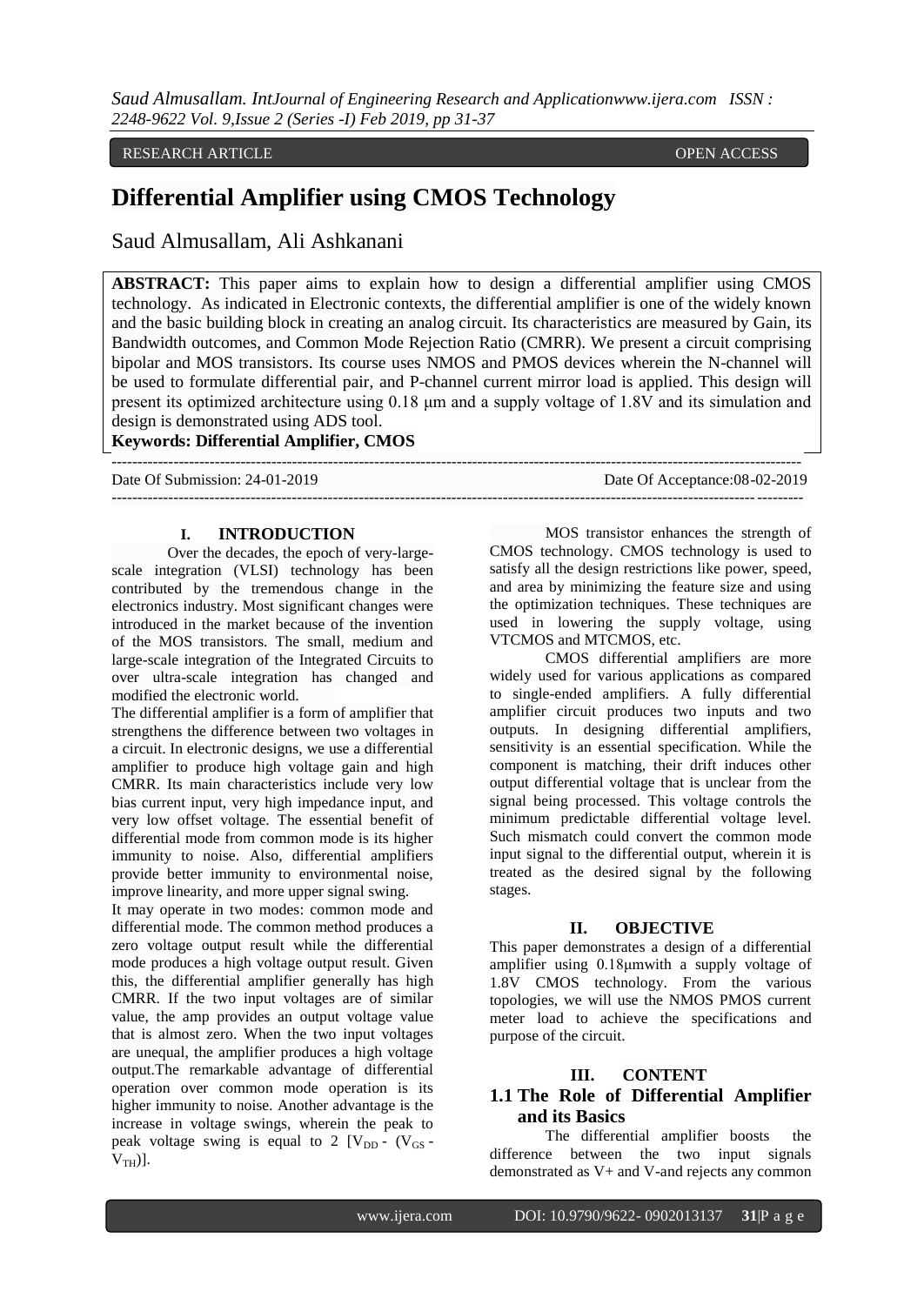*Saud Almusallam. IntJournal of Engineering Research and Applicationwww.ijera.com ISSN : 2248-9622 Vol. 9,Issue 2 (Series -I) Feb 2019, pp 31-37*

signals from the two sources.Its ideal characteristics are infinite bandwidth, gain, and common mode rejection ratio (CMRR); and high input impedance, less distortion, and low output admittance. It is also characterized to have less harmonic distortion and high output voltage swing. Its characteristics test the effective performance of the circuit.

These amplifiers are broadly used in linear amplificationcircuits to obtain less distortion at the output. They can be designed in multiple ways, providing a result where output may be single or double ended. However, the most commonly used in designing a differential amplifier is the double ended, wherein two inputs provide two outputs, called a fully differential amplifier. Its advantage over single ended is simple biasing, high linearity, and high immunity to noise. But it has a large area to cover.



**Figure1**. Illustration of DA's High Immunity to Noise Coupling







**Figure3.** Basic Differential Pair

A feedback circuit like common mode is used at the output of the amplifier to adjust the bias current and therefore rejects the common mode signals. Within the two types of offset voltages, the input offset and output offset voltage, the latter is defined as the difference from the final output voltage to the ideal output voltage when a common signal is applied at both end inputs. The same, when the differential voltage gain divides the output offset voltage; it is called the input offset voltage.



**Figure4**. Simple Differential Amplifier

From the circuit illustrated in Figure4, when  $V_{in1}$  and  $V_{in2}$  have a huge unequal common mode dc level, this means that the output response has distortion. When  $V_{in, cm}$  changes, the  $M_1$  and  $M_2$ bias currents also change. Hence, the transconductance of the devices and its output common mode dc level change. This leads to a small amplifier signal gain, which becomes the problem.

To solve this issue, the circuit is modified by applying a current source (Iss) to make the  $I_{D1}$  and  $I_{D2}$ independent from  $V_{in.cm}$ . The revised figure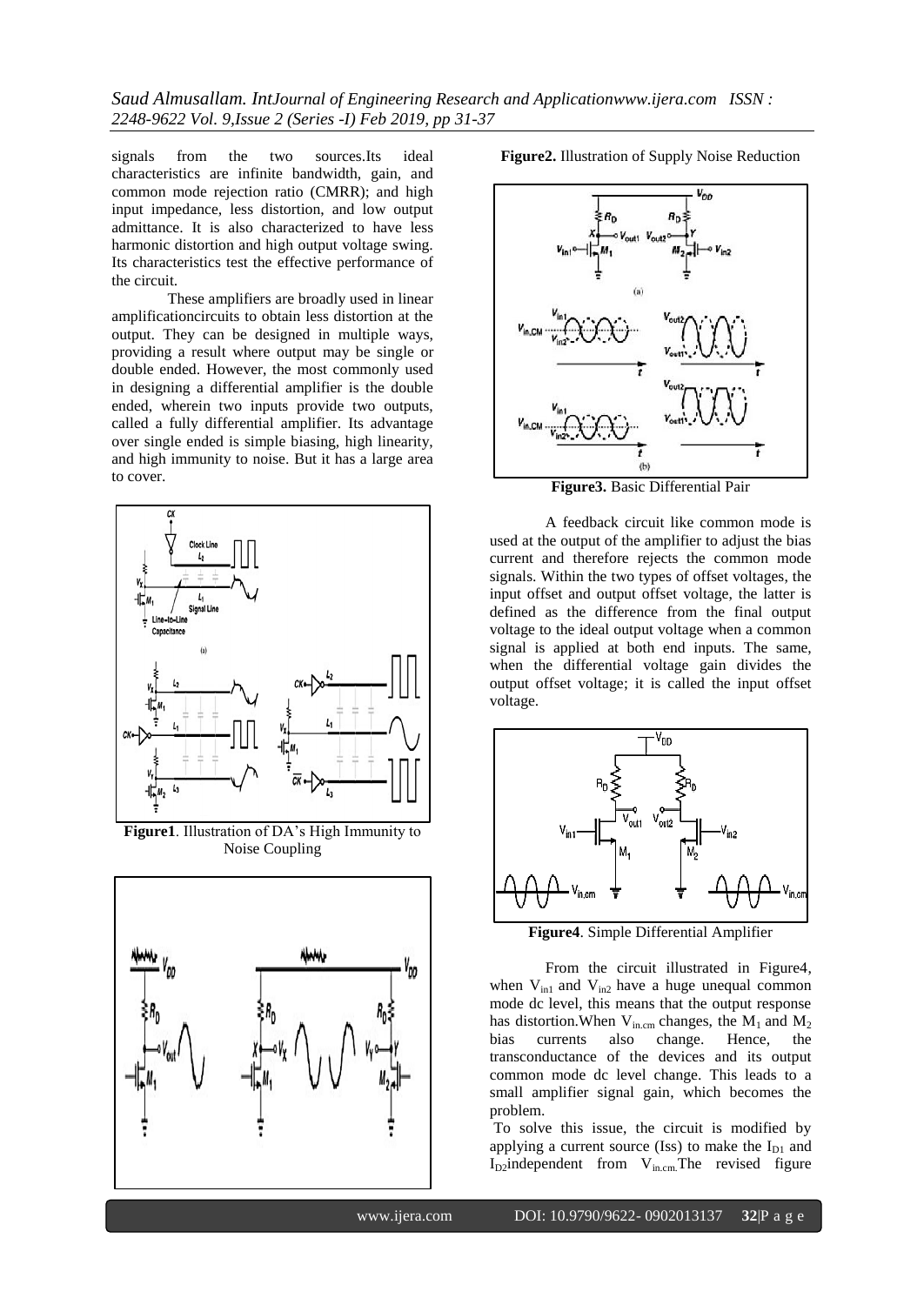below is the circuit incorporating the  $I_{ss}$  current source.



**Figure5.** The Basic Differential Amplifier

When the two inputs  $V_{in1}$  and  $V_{in2}$  are equal, the biasing current of the single transistor is equal, and the output common mode level is  $V_{DD}$ . A minimum bias current is needed to maintain the common mode level.



**Figure6**. Input-output characteristics of a differential amplifier



#### **Figure7.** Differential amplifier with current source load

Figure7 demonstrates an active load MOSFET differential amplifier.  $M_1$  and  $M_2$  form a DA pair, while  $M_5$  is a sinking current that provides bias to the amplifier.  $M_3$  and  $M_4$  form a current mirror. As all transistors are considered in the saturation region, and as the bulk of all transistor connected to their respective sources, the current that flows from  $M_5$  separated into two equal parts flowing through  $M_1$ ,  $M_3$ ,  $M_2$ , and  $M_4$  respectively. Given this, transistors  $M_3$  and  $M_4$ are linked to the  $V_{DD}$  supply while  $M_5$  is connected to  $V_{SS}$ . DA with Passive Load



**Figure8.** Basic Differential Amplifier with a passive load

Figure5 is designed by using two nchannel MOSFETs  $(M_1 \text{ and } M_2)$  to form a differential pair.  $R_D$  resistors are used as a load to drive the transistors into saturation.  $V_{in1}$  and  $V_{in2}$ are induced at the gate terminal of the MOS transistors, wherein they are opposite in phase and equal in magnitude. Nodes X and Y are where the output voltage is measured and in between these nodes, the differential signal which has similar magnitude and opposite phase to the inputs is measured. Its primary advantage is greater output voltage swing.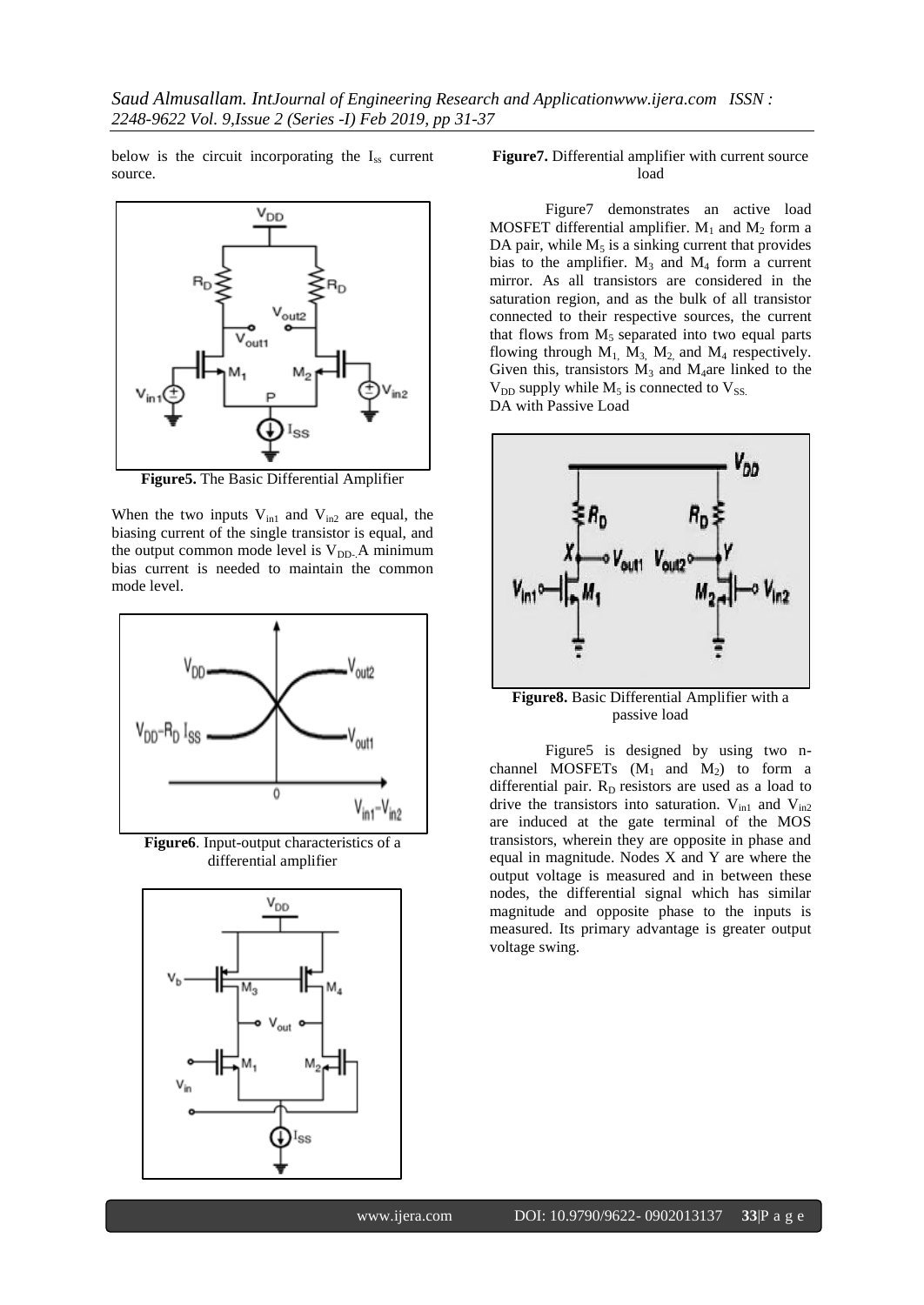*Saud Almusallam. IntJournal of Engineering Research and Applicationwww.ijera.com ISSN : 2248-9622 Vol. 9,Issue 2 (Series -I) Feb 2019, pp 31-37*



**Figure9**. Differential Amplifier with Passive Load and Current Source

Biasing problems are solved using the constant current source, which is presented as  $I<sub>ss</sub>$  in the circuit. Figure9 shows constant current source used to maintain the minimum bias current to avoid the impacts of common mode level changes at the output. A transistor replaces the ideal current source in this circuit the deliver constant voltage source while operated in the saturation region. This acts as a constant current source.

#### **1.2 DA with Active Load**

The circuit shown below uses different load through active components like a currentsource load. It helps if a diode is connected to overcome the problem of decreasing the voltage swing and its effect on gain because of the common mode. We used PMOS transistors as a load to select proper dimensions and bias current. In achieving high gain, W/L of PMOS should decrease.



**Figure9.** DA with active load

# **1.3 NMOS**

Biased with a positive gate to the source voltage  $V_{gs}=1.8V$ , anddrain to the source voltage  $V_{ds}$ =1.5V, the NMOS transistor body is linked to a source. The result between  $I_d$  and  $V_{ds}$  shows its I-V characteristics. When there is a gate to source positive voltage, the current  $I_d$  only flows when the  $V_{gs}$  is higher than the threshold voltage. The simulation of NMOS transistor is determined using the BSIM-3 model while all parameter values are sourced from the TSMC model file with 0.18μm technology. NMOS length is considered 1μm and 10μm for width. And then the threshold voltage βis determined and is used in further calculations.



**Figure10.** NMOS Design



**Figure11**. NMOS Simulation

Figure11 shows that when the positive gate voltage is applied to NMOS with Vgs=0, the current  $I_d$  does not exist even though there were some positive Vds applied. To attain a significant amount of  $I_d$  a sufficiently high positive gate Vgs must be applied. The minimum gate to source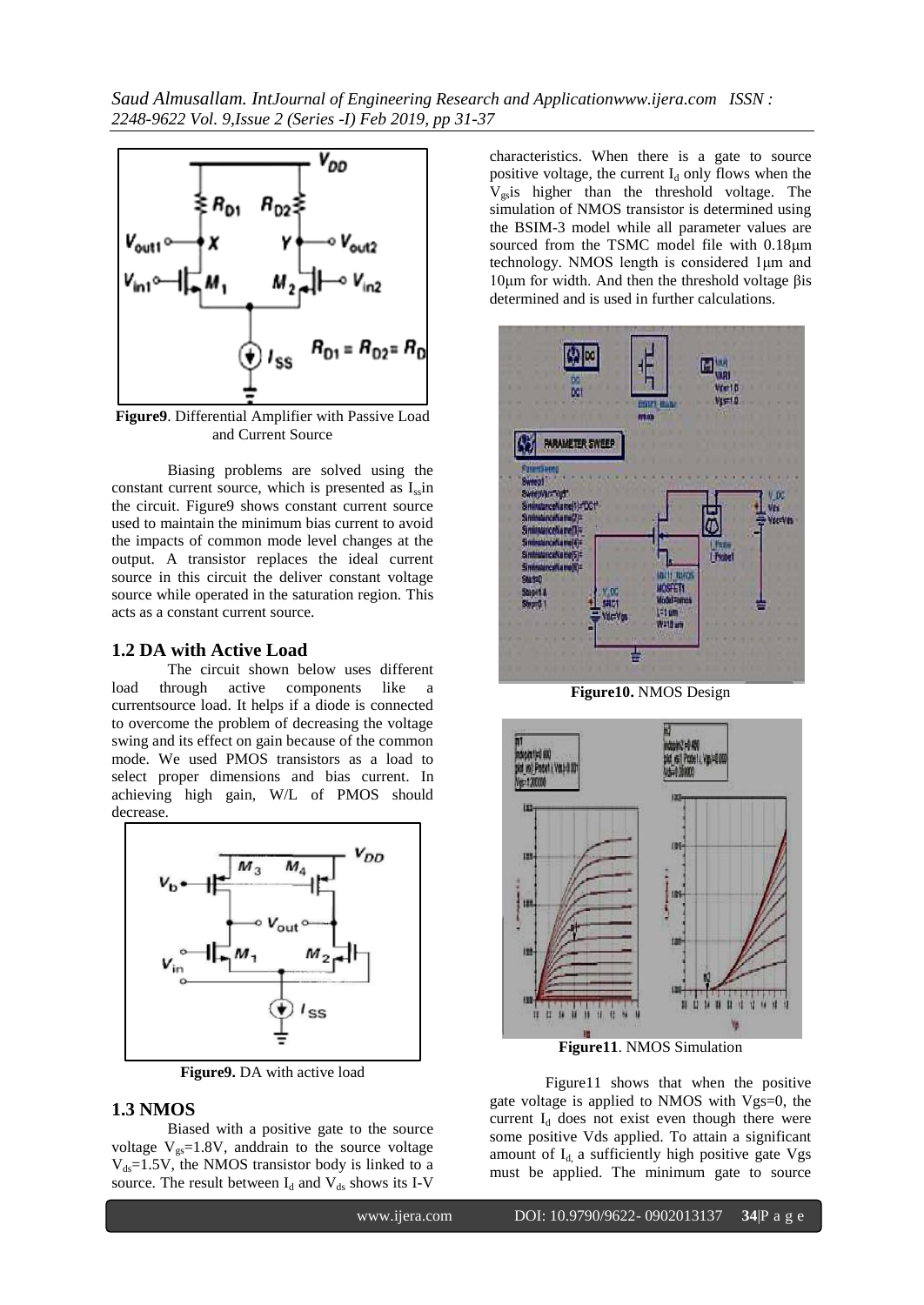voltage that produces the N-type inversion layer draining the current flow becomes a threshold voltage when  $V_{gs}$  is equal to  $V_t$ . When  $V_{gs}$  is less than  $V_t$ , the I<sub>d</sub>=0. The I<sub>d</sub> only starts when  $V_{gs} > V_t$ . In certain  $V_{ds}$ , virtual channel deepens and  $_{Id}$ increasesas $V_{gs}$  is increased.

## **1.4 PMOS**

Biased with a negative gate to the source voltage Vgs=1.8V, and drain to the source Voltage Vds= -1.5V, the PMOS transistor body is linked to a source. The I-V characteristics demonstrate the result between Id and Vds of different values of Vgs and another graph of Id and Vgs. When there is a gate to source negative voltage, the current  $I_d$ only flows when the  $V_{gs}$  is higher than the threshold voltage. The simulation of PMOS transistor is determined using the BSIM-3 model while all parameter values are sourced from the TSMC model file with 0.18 μmtechnology. PMOS length is considered 1μm and 10μm for width. And then the threshold voltage  $β$  is determined and is used in further calculations.



F**igure12**. PMOS Design



**Figure13**. PMOS Simulation

Figure13 shows that when the negative gate voltage is applied to NMOS with Vgs=0, the current  $I_d$  does not exist even though there were some negative $V_{ds}$  applied. To attain a significant amount of  $I_d$  a sufficiently high negative gate  $V_{gs}$ must be applied. The minimum gate to source voltage that produces the P-type inversion layer draining the current flow becomes a threshold voltage when  $V_{gs}$  is equal to  $V_t$ . When  $V_{gs}$  is less than  $V_t$ , the I<sub>d</sub>=0. The I<sub>d</sub> only starts when  $V_{gs} > V_t$ . In certain  $V_{ds}$ , virtual channel deepens and  $_{Id}$ increasesas $V_{gs}$  is increased.

# **1.5 Differential Amplifier Design**

The DA design comprises NMOS and PMOS transistors. NMOS current mirror is usedIn providing a stable current to the differential amplifier, wherein all the body of the transistor are connected to the source of respective transistors. The  $V_{DD}$  supply voltage is 1.8V. The input terminals  $V_{in1}$  and  $V_{in2}$  connect to a sine wave having 0.8V  $V_{dc}$  an amplitude of 1mv and  $V_{dc}$  0.5V with 180 phase shift respectively. From the Vout terminal where the 10pf load is linked. Here, BSIM3, NMOS, and PMOS model are used to simulate a differential amplifier. As we consider al MOS in the saturation region, the transient analysis and simulation demonstrate  $V_{out}$ over Time. The calculation of gain AC analysis is also presented.

We assume that the slew rate is 10v/μsec, we can determine the current flowing through the transistor from this slew rate and capacitance. Slew Rate  $= (dv/dt) = I/CL$ 

#### **Equation 1**

Considering  $ICMR + = 1.6V$  and  $ICMR = -1.6V$ , we now determine the W/L for both  $M_3$  and  $M_4$ .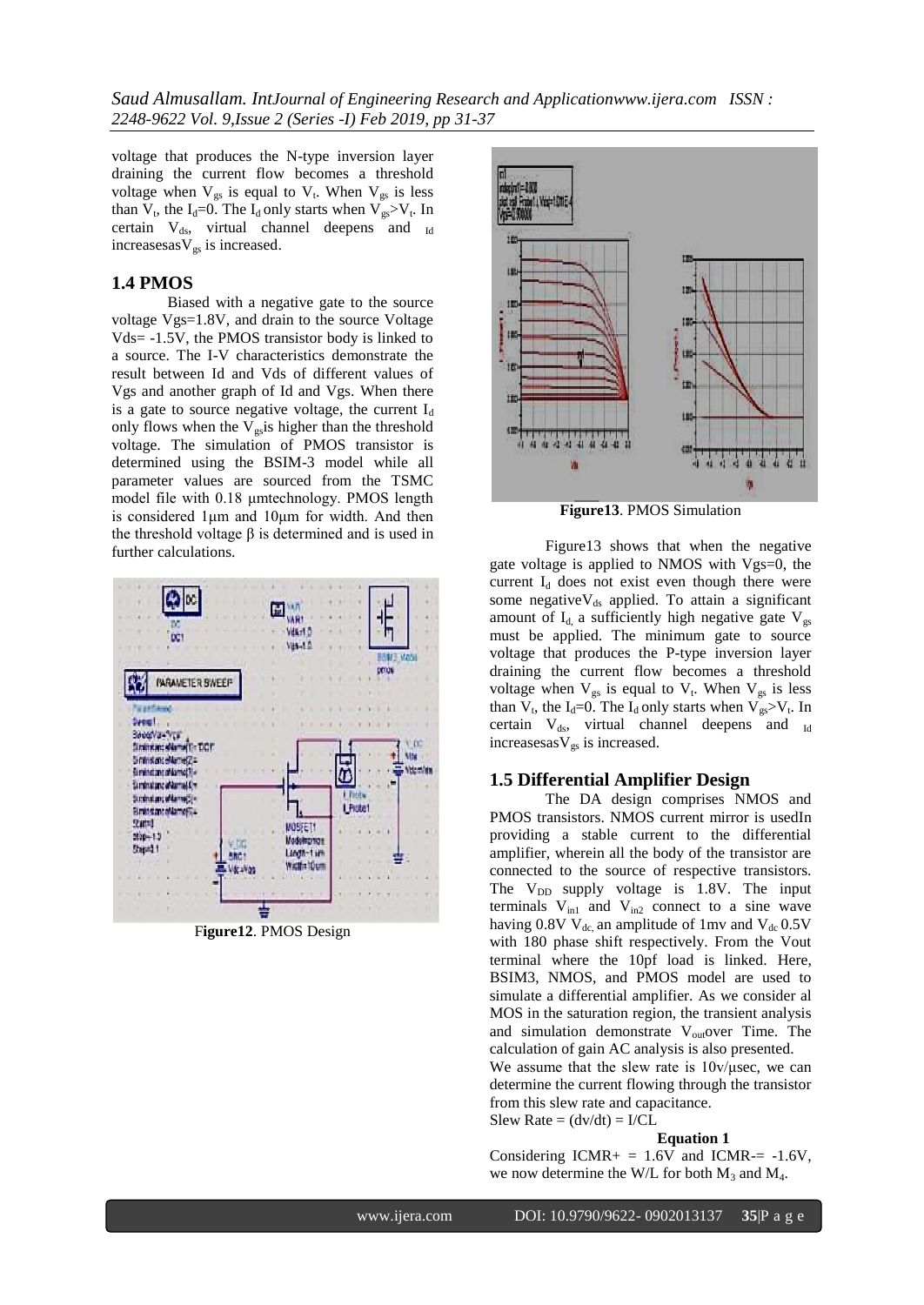Since  $M_1$  and  $M_2$  are in the saturation region, we use this equation:  $V_{ds} > V_{gs} - V_t$ , where  $V_t = 0.4V$ . Thus, in saturation region, the equations for current are:  $I_{ds} = \underline{\beta}$  $2(V_d - V_s)^2$ 

**Equation 2**

$$
I_{ds} = \underbrace{-\mu C_{oxw}}_{2L(V_d - V_s)^2}
$$

**Equation 3**

The transconductance is,

$$
gm=\frac{\partial{lds}}{\partial Vgs}
$$

**Equation 4**

**Equation 6**

Gain BW = 
$$
\underline{\frac{gm}{2\pi fC_1}}
$$
 Equation 5

 $W/L = gm^2/2I_{ds}\mu C_{oxw}$ 

To calculate  $M_3$  and  $M_4$  W/L ratio, equations 1 and two will be used.

To calculate  $M_1$  and  $M_2$  W/L ration, equations 3,4,5,6 will be used.

To calculate  $M_5$  and  $M_6$  W/L ratio, equation three will be used.

Given that  $I_{ds}$  = 100  $\mu$ A,  $V_{DD}$  = 1.8V, Gain BW = 4Mhz.

 $W/L$  (1,2) = 4

 $W/L$  (3,4) = 28

W/L  $_{(5,6)} = 5$ 



**Figure13**. Transient Analysis



**Figure14**. AC Analysis



**Figure15**. AC Analysis Simulation

## **IV. RECOMMENDATIONS**

The primary function of a differential amplifier is to amplify the input signal, precisely the difference between the two input voltages. You will need active elements (components) to amplify an input signal such as bipolar or unipolar transistors like MOSFETs, FETs, and BJTs. With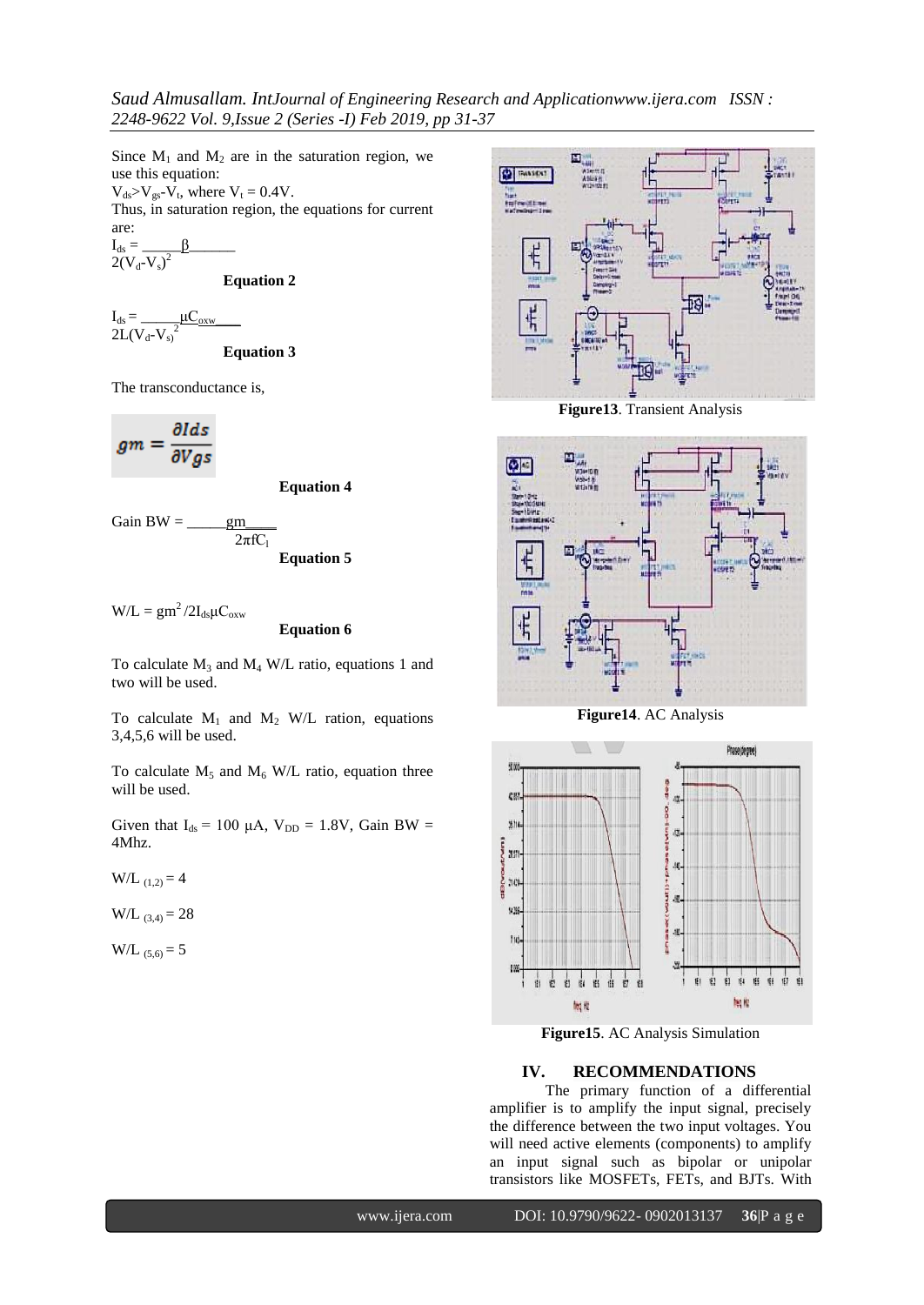only passive elements, a differential amplifier cannot be made.Active elements are needed. Specific circuits can be used for differential amplifiers. However, it offers a wide array of responses.

Ideally, differential amplifiers should have infinite gain and impedance with zero output impedance; while all the frequencies are arithmetically perfect, which is in so many ways beyond passives. In constructing discrete elements, commonly, a functional and fair device could be simple: at least two transistors and a push-pull driver with two or more transistors, with some few passives. MOSFETs are great for the drive because its impedance is high with currently produced near zero.

## **V. CONCLUSION**

A differential amplifier is designed to amplify two input signals and determines its difference.To achieve this, a design is needed. This paper uses an active load to analyze the model. NMOS and PMOS were used, and Advance Design System presents its simulations. Similarly, the amplifier design is also shown by ADS. The circuit specifications are designed for applications of operational amplifiers, and the W/L ratios are determined. Furthermore, the accuracy of the results is enhanced by the ADS.

## **VI. REFERENCES**

[1]. Adel S. Sedra and Kenneth C. Smith. Microelectronic Circuits, 4th edition, Oxford University Press, 1998.

- [2]. Bangadkar, Bhushan, Lamba, Amit, & Vipin Bhure. Study of Differential Amplifiers using CMOS, 2015. Volume 3, Issue 2, Part 2. IJERGS.
- [3]. E.Sackinger&W.Guggenbuhl, "Design of Fully Differential CMOSAmplifier for Clip Control Circuit" World Applied Science Journal 3(1),pp. 110-113, 2008.
- [4]. Jacob Millman and Arvin Grabel, "Microelectronics," second edition, McGraw-Hill International Editions, 1987.
- [5]. Khaled N. Salama, Ahmed M. Soliman, CMOS OP trans-resistanceamplifier for analog signal processing, Microelectronics Journal, Vol.30, No.9,pp.235-245, December2018.
- [6]. Mirabbasi, Shahriar. Analog CMOS Integrated Circuit. The University of British Columbia. Philip E. Allen,Douglas R. Holberg, CMOS Analog Circuit Design, Second Ed, OxfordUniversity Press.
- [7]. Popa, C. "Linearity Evaluation Technique for CMOS Differential Amplifier"PROC. 26th International Conference on Microelectronics (MIEL 2008), NIŠ,SERBIA, 2008.
- [8]. Razavi, B. Design of Analog CMOS Integrated circuits,2002. McGraw-Hill, NewDelhi.Silpa, Samaria & J. Srilatha. Design & Analysis of High Gain Differential Amp using various topologies, 2017, Vol. 4 Issue 5. IRJET.

*S*aud Almusallam "Differential Amplifier using CMOS Technology"International Journal of Engineering Research and Applications (IJERA), vol. 9, no.2, 2019, pp 31- 37